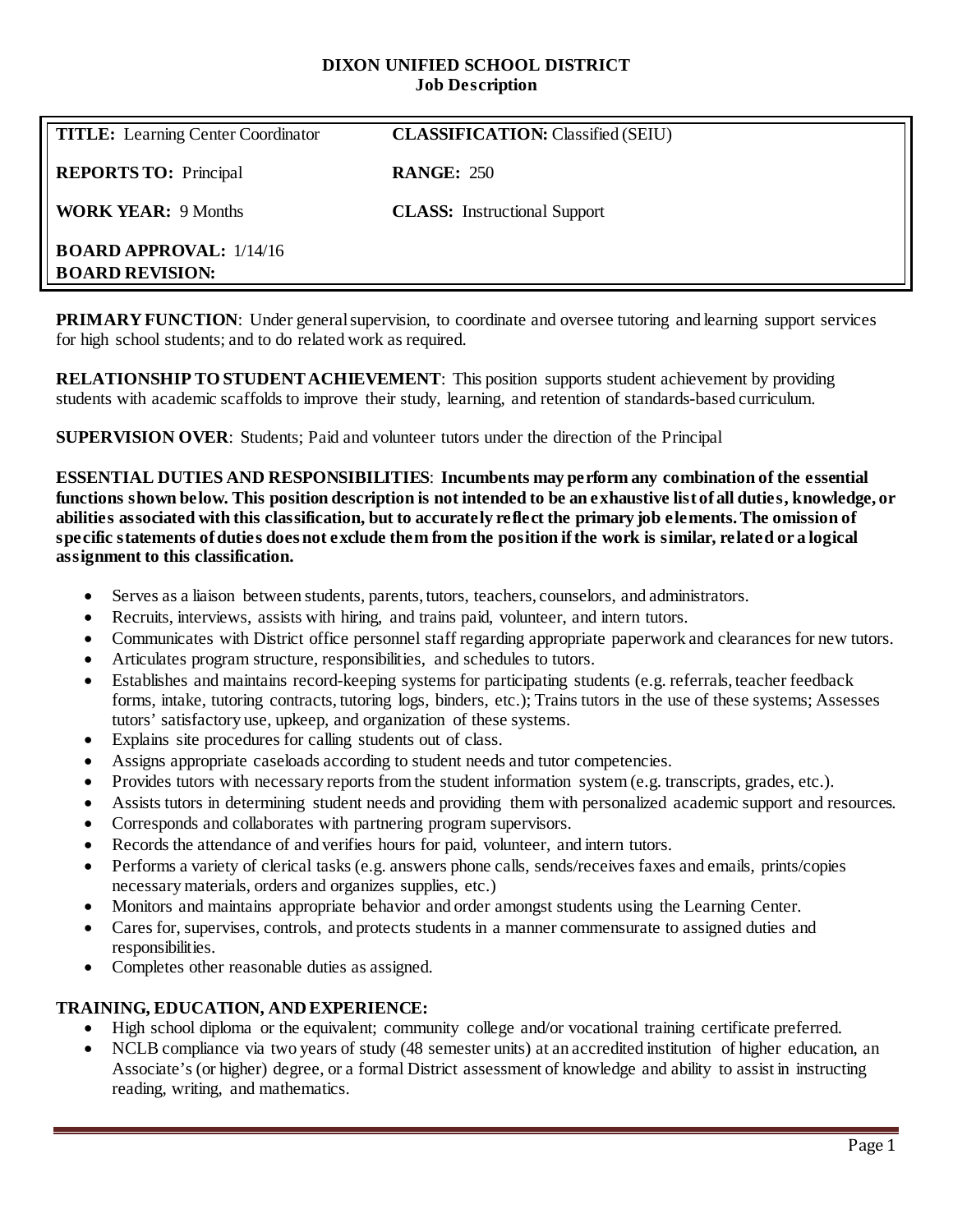- One year experience in clerical work OR an equivalent combination of experience and education from which comparable knowledge, skills, and abilities have been achieved.
- Prior experience working in a public school setting preferred.
- Bilingual in English and Spanish preferred.

# **LICENSES AND OTHER REQUIREMENTS:**

- Fingerprint/criminal justice clearance.
- Possession of a negative TB risk assessment certificate and, if risk factors are identified, a negative TB examination, that is no more than 60 days old and renewable at least once every four years.

### **KNOWLEDGE AND ABILITIES: The following outline of essential knowledge, abilities, and physical requirements is not exhaustive and may be supplemented as necessary in accordance of the job.**

#### KNOWLEDGE OF\*:

- General clerical and record-keeping practices and procedures.
- Basic methods and techniques for operating and trouble-shooting computer hardware/software and office machines.
- Basic ordering methods.
- Behavior interventions and management strategies for adolescents.
- Correct English usage, grammar, spelling, and punctuation.

#### ABILITY TO\*:

- Learn, apply, and explain Learning Center program structure, objectives, goals, and activities.
- Learn, apply, and explain school and program rules and policies.
- Learn and follow District personnel policies and procedures for hiring and orienting new employees and volunteers.
- Operate a computer to input, update, and access a variety of records and information; generate reports, records, lists, queries, and summaries.
- Maintain confidentiality of privileged information obtained in the course of work.
- Organize and prioritize projects.
- Initiate a purchase order.
- Exercise caution and comply with health and safety regulations.
- Provide service and assistance to others using tact, patience, and courtesy.
- Give, understand, and carry out multi-step oral and written instructions.
- Form and maintain cooperative and effective working relationships with others.
- Sustain productivity with frequent interruptions.
- Maintain consistent, punctual, and regular attendance.
- Work both independently with little direction and as a part of a team.
- Meet District standards of professional conduct as outlined in Board Policy.

*\*Candidates should have a firm working knowledge of these concepts, practices, and procedures and the ability to use them in varied situations.*

## **WORKING CONDITIONS:**

#### PHYSICAL DEMANDS (*With or without the use of aids)*\*:

- Work is performed while in a stationary position for extended periods of time.
- Work is performed while moving about the office to utilize equipment, technology, etc.
- Work is performed while positioning self to access files and supplies.
- Work is performed while moving supplies weighing up to 20 pounds across the office.
- Requires the ability to communicate effectively with staff, students, parents, and community members.
- Requires the ability to detect information displayed on a computer screen and read documents.